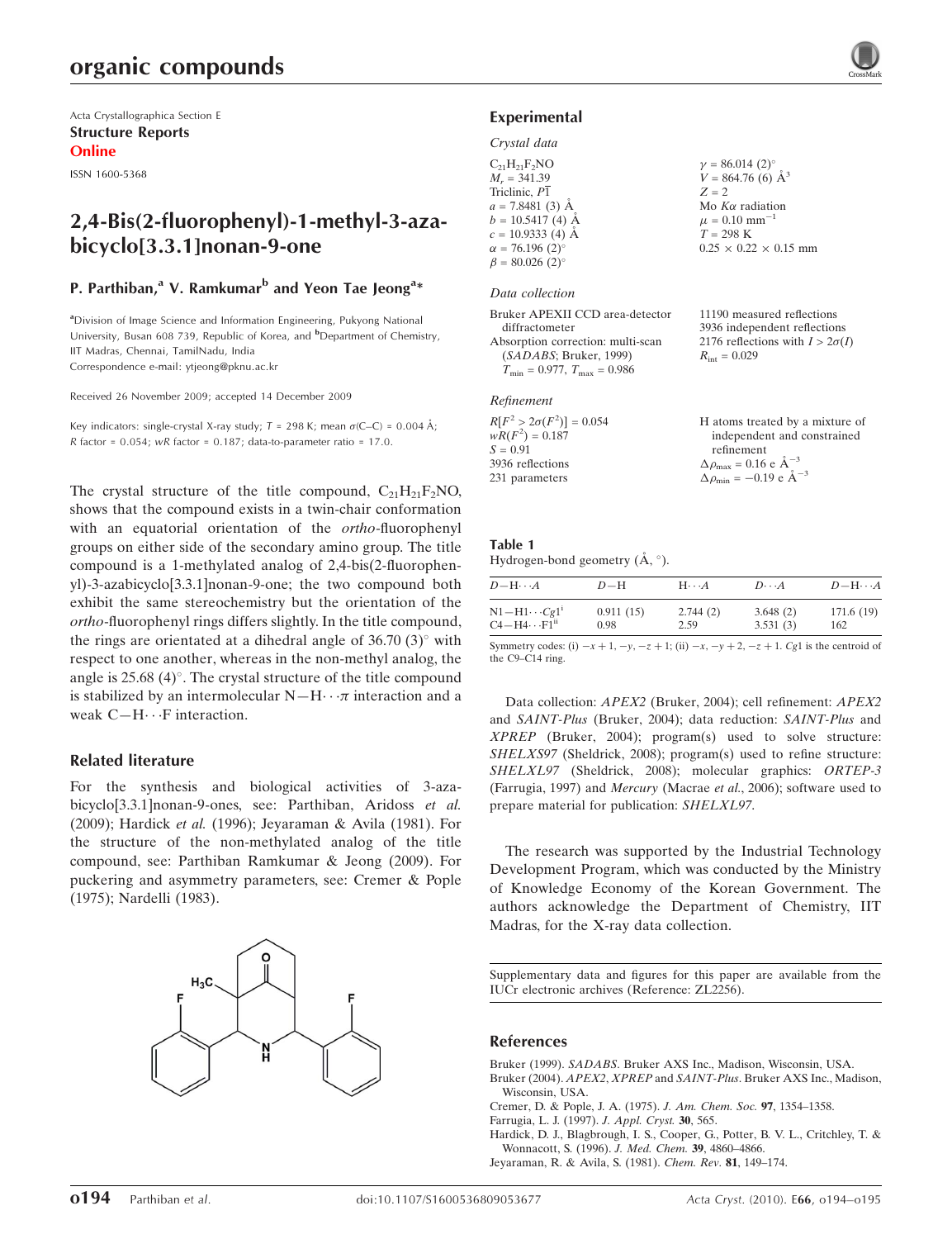[Macrae, C. F., Edgington, P. R., McCabe, P., Pidcock, E., Shields, G. P., Taylor,](http://scripts.iucr.org/cgi-bin/cr.cgi?rm=pdfbb&cnor=zl2256&bbid=BB7) [R., Towler, M. & van de Streek, J. \(2006\).](http://scripts.iucr.org/cgi-bin/cr.cgi?rm=pdfbb&cnor=zl2256&bbid=BB7) J. Appl. Cryst. 39, 453–457. [Nardelli, M. \(1983\).](http://scripts.iucr.org/cgi-bin/cr.cgi?rm=pdfbb&cnor=zl2256&bbid=BB8) Acta Cryst. C39, 1141–1142.

- [Parthiban, P., Aridoss, G., Rathika, P., Ramkumar, V. & Kabilan, S. \(2009\).](http://scripts.iucr.org/cgi-bin/cr.cgi?rm=pdfbb&cnor=zl2256&bbid=BB9) [Bioorg. Med. Chem. Lett.](http://scripts.iucr.org/cgi-bin/cr.cgi?rm=pdfbb&cnor=zl2256&bbid=BB9) 19, 6981–6985.
- [Parthiban, P., Ramkumar, V. & Jeong, Y. T. \(2009\).](http://scripts.iucr.org/cgi-bin/cr.cgi?rm=pdfbb&cnor=zl2256&bbid=BB10) Acta Cryst. E65, 01596. [Sheldrick, G. M. \(2008\).](http://scripts.iucr.org/cgi-bin/cr.cgi?rm=pdfbb&cnor=zl2256&bbid=BB11) Acta Cryst. A64, 112–122.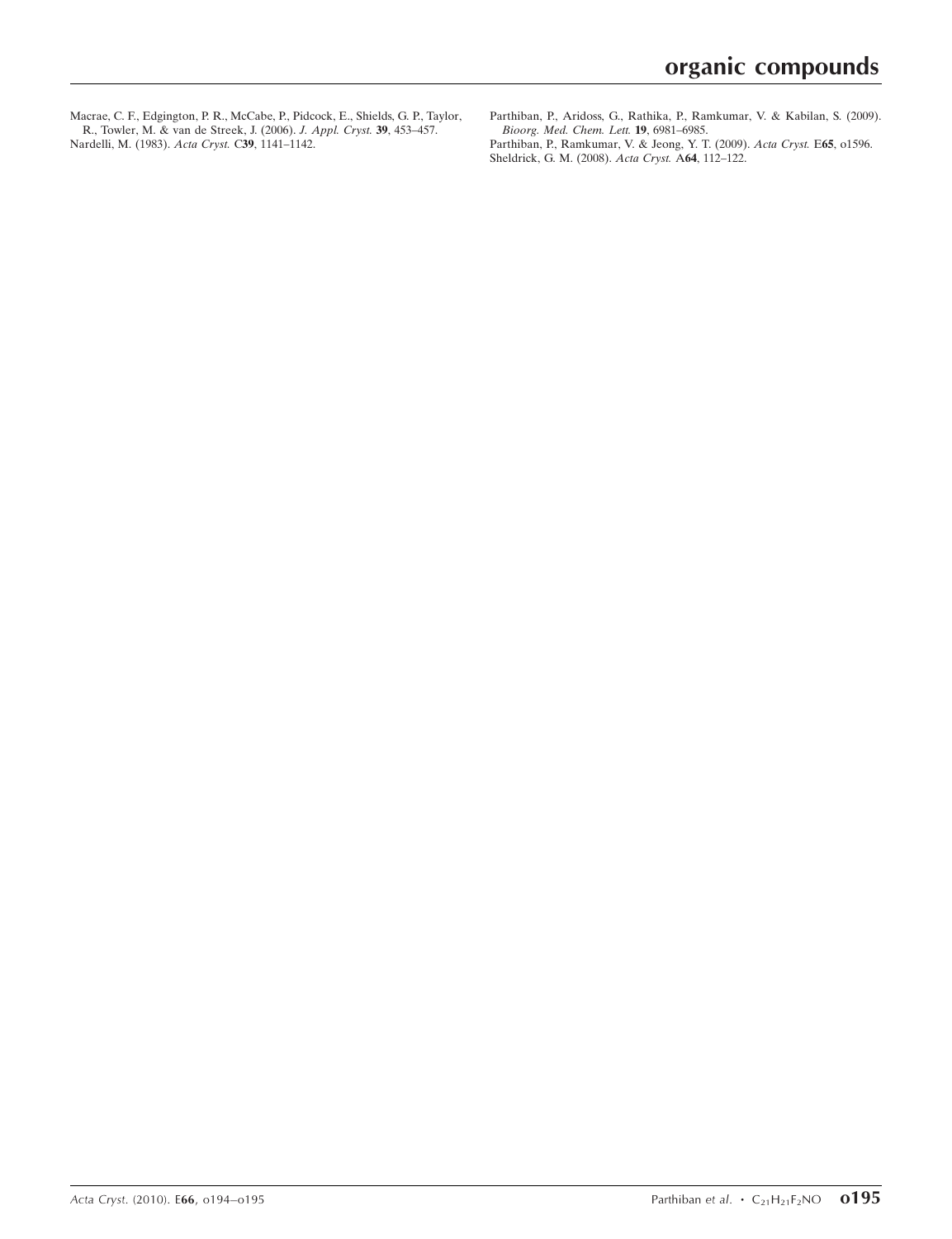# **supporting information**

*Acta Cryst.* (2010). E**66**, o194–o195 [doi:10.1107/S1600536809053677]

# **2,4-Bis(2-fluorophenyl)-1-methyl-3-azabicyclo[3.3.1]nonan-9-one**

## **P. Parthiban, V. Ramkumar and Yeon Tae Jeong**

#### **S1. Comment**

Molecules with the 3-azabicyclo<sup>[3.3.1]</sup>nonane nucleus are of great interest due to their presence in a wide variety of naturally occurring diterpenoid/norditerpenoid alkaloids and their broad-spectrum biological activities such as antimicrobial, analgesic, antogonistic, anti-inflammatory, local anesthetic hypotensive activity and so on (Parthiban, Aridoss *et al.* 2009; Hardick *et al.* 1996; Jeyaraman & Avila, 1981). Hence, the synthesis of new molecules with the 3 azabicyclo[3.3.1]nonane nucleus and their stereochemical investigation are of interest in the field of medicinal chemistry. Also, the stereochemistry of the synthesized molecules is a major criterium for their biological response. Hence, it is important to establish the stereochemistry of the bio-active molecules. As a consequence, the present study was undertaken to examine the configuration and conformation of the synthesized title compound.

The study of asymmetry parameters, ring puckering parameters, torsion angles and least-square planes calculated for the title compound shows that the bicycle exist in a twin-chair conformation. Of the chairs, the piperidine ring exists in a near ideal chair conformation with a total puckering amplitude  $Q_T$  of 0.605 (2) Å and a phase angle  $\theta$  of 179.46 (19)° (Cremer & Pople, 1975). The smallest displacement asymmetry parameters are  $q_2 = 0.015$  (2) and  $q_3 = -0.605$  (2) Å (Nardelli, 1983). In the piperidine ring C2/C3/N1/C4/C5/C8, the ring atoms N1 and C8 deviate from the C2/C3/C4/C5 plane by -0.668 (3) and 0.689 (3) Å, respectively.

According to the crystallographic analysis, the cyclohexane ring slightly deviates from the ideal chair conformation. The total puckering amplitude  $Q_T$  is 0.556 (3) Å and the phase angle  $\theta$  is 165.5 (3)° (Cremer & Pople, 1975). The smallest displacement asymmetry parameters  $q_2$  and  $q_3$  are 0.139 (3) and -0.539 (3)Å, respectively (Nardelli, 1983). In the cyclohexane ring C5/C6/C7/C1/C2/C8, the deviation of ring atoms C7 and C8 from the C1/C2/C5/C6 plane are -0.527 (4) and 0.713 (3) Å, respectively.

Hence the title compound, C21H21F2NO, exists in a twin-chair conformation with equatorial orientation of the *ortho*fluorophenyl groups on both sides of the secondary amino group on the heterocycle. The stereochemistry of the title compound resembles that of its non-methyl analog 2,4-bis(2-fluorophenyl) -3-azabicyclo[3.3.1]nonan-9-one. However, the orientation of the *ortho*-fluorophenyl rings differ slightly. In the title compound, the *ortho*-fluorophenyl rings are orientated at an angle of  $36.70\,(3)^\circ$  with respect to one another whereas in the non-methyl analog, they are orientated at an angle of 25.68 (4)°.

Furthermore, the title compound and its non-methyl analog 2,4-bis (2-fluorophenyl)-3-azabicyclo[3.3.1]nonan-9-one posses very similar torsion angles and molecular interactions. In the title compound, the torsion angle of C8-C2-C1-C9 and C8-C6-C7-C15 are -179.99 (3) and 179.48 (4)°, respectively (in the non-methyl analog, the equivalent torsion angles are 178.66 (4) and 179.82 (3)°, respectively).

The crystal structure of the title compound is stablized by an intermolecular N-H···*π* and C-H···F interactions [N1-H1 interaction with the C9/C10/C11/C12/C13/C14 ring] (Table 1). The N-H···centroid distance is 2.74 (2)Å (symmetry operator for the ring: 1-x,-y,1-z). This interaction is very similar to the N-H···*π* interaction observed in the non-methyl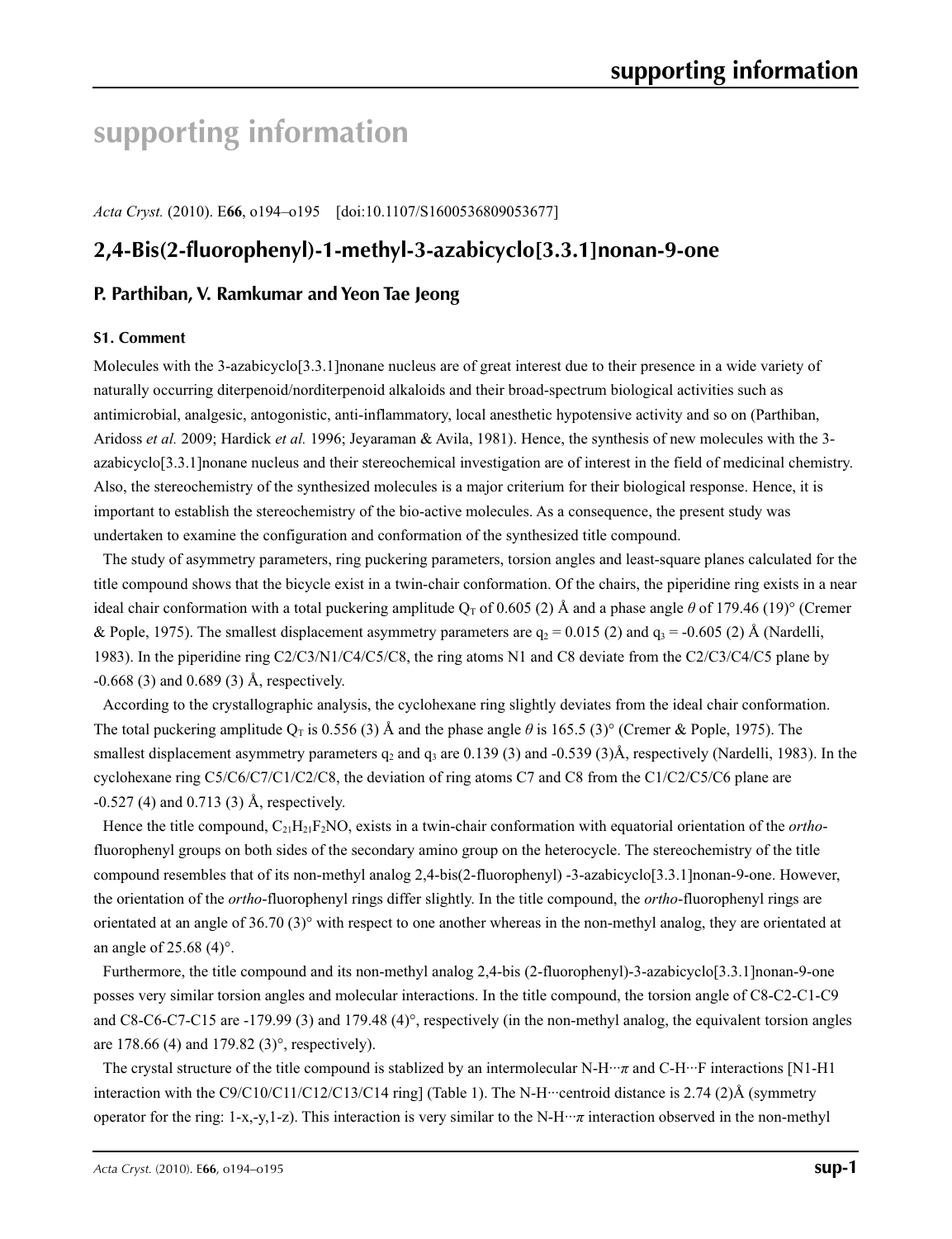analog (N1-H1A···Cg1 = 2.72 (2) Å). The C-H···F interaction exhibits an H···F distance of 2.59Å (symmetry operator for  $F: -x, 2-y, 1-z$ .

#### **S2. Experimental**

The title compound was synthesized by a modified Mannich reaction in one-pot using 0.1 mol (12.41 g/10.52 ml) *ortho*fluorobenzaldehyde, 0.05 mol (5.61 g/6.07 ml) 2-methlycyclohexanone and 0.075 mol (5.78 g) ammonium acetate in 50 ml of absolute ethanol. The mixture was gently warmed on a hot plate at 303–308 K (30–35° C) with moderate stirring overnight. The reaction was monitored by TLC. After all starting material was used up, the crude compound was separated by filtration and washed with a 1:5 ethanol-ether mixture. X-ray diffraction quality crystals of 1-methyl-2,4 bis(2-fluorophenyl)-3-azabicyclo[3.3.1]nonan-9-one were obtained by slow evoporation from ethanol.

#### **S3. Refinement**

The nitrogen H atom was located in a difference Fourier map and refined isotropically. Other hydrogen atoms were fixed geometrically and allowed to ride on the parent carbon atoms with aromatic C-H = 0.93 Å, methylene C-H = 0.97 Å, methine C-H = 0.98 Å and methyl C-H = 0.96 Å. The displacement parameters were set for phenyl, methylene and aliphatic H atoms at  $U_{iso}(H) = 1.2U_{eq}(C)$  and for methyl H atoms at  $U_{iso}(H) = 1.5U_{eq}(C)$ 



#### **Figure 1**

Anistropic displacement representation of the molecule with atoms represented with 30% probability ellipsoids.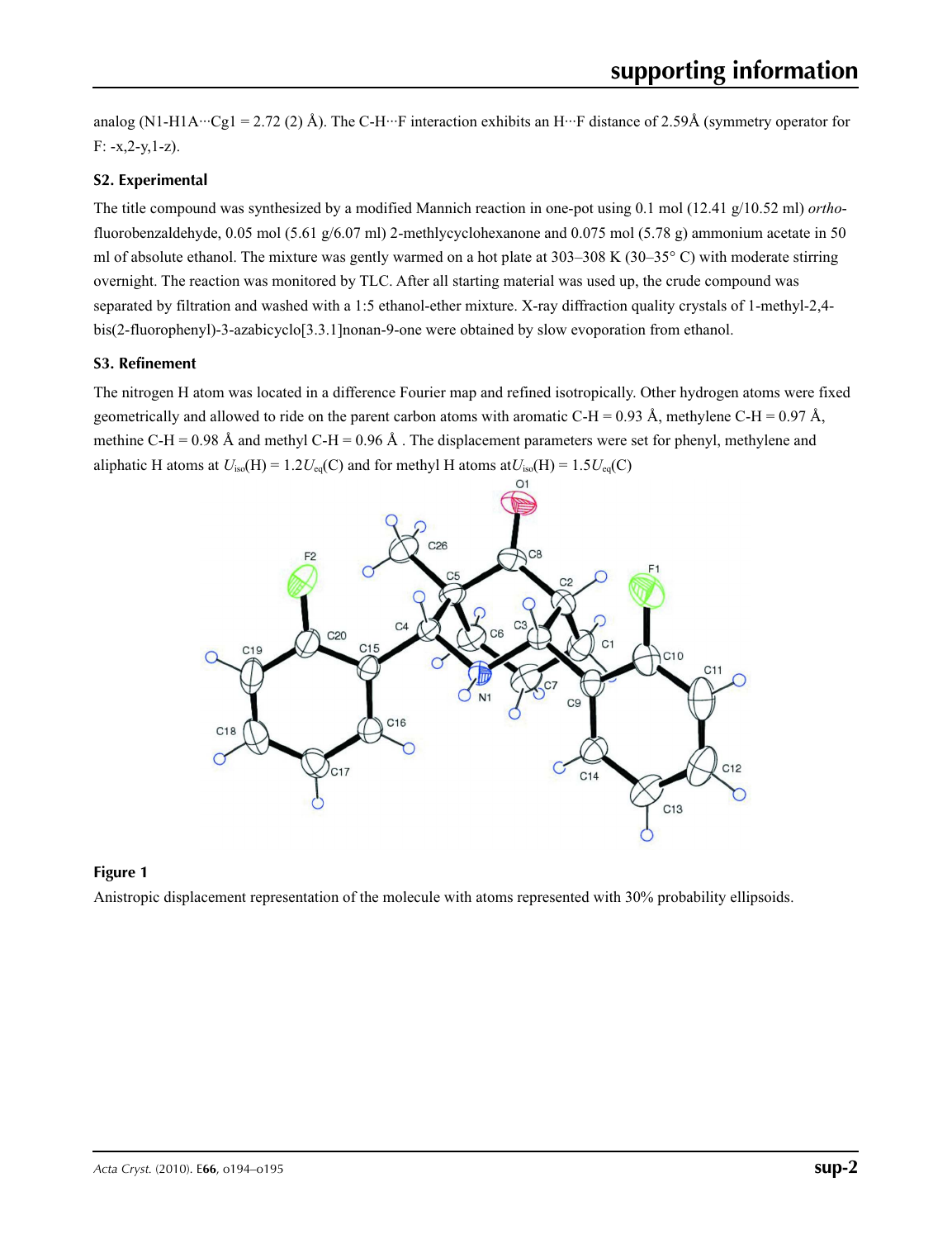

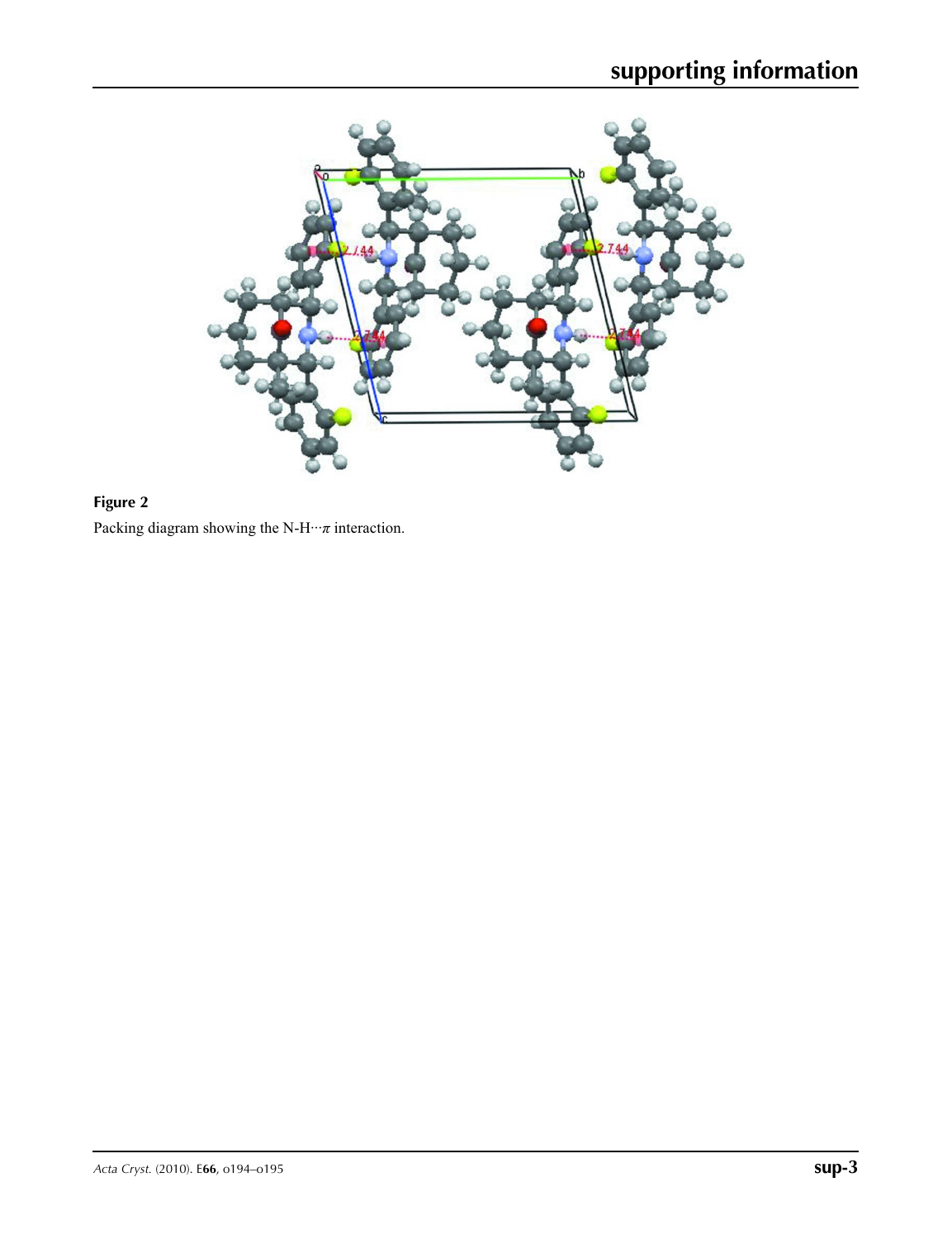

#### **Figure 3**

Packing diagram showing the C-H···F interaction.

#### **2,4-Bis(2-fluorophenyl)-1-methyl-3-azabicyclo[3.3.1]nonan-9-one**

*Crystal data*  $\rm{C_{21}H_{21}F_2NO}$  $M_r = 341.39$ Triclinic, *P*1 Hall symbol: -P 1  $a = 7.8481(3)$  Å  $b = 10.5417(4)$  Å  $c = 10.9333$  (4) Å

 $\alpha$  = 76.196 (2)<sup>°</sup>  $\beta$  = 80.026 (2)<sup>°</sup>  $\gamma$  = 86.014 (2)<sup>o</sup>  $V = 864.76(6)$  Å<sup>3</sup> *Z* = 2  $F(000) = 360$ *D*<sub>x</sub> = 1.311 Mg m<sup>-3</sup> Mo *Kα* radiation, *λ* = 0.71073 Å Cell parameters from 2446 reflections  $\theta$  = 2.4–22.5°  $\mu$  = 0.10 mm<sup>-1</sup>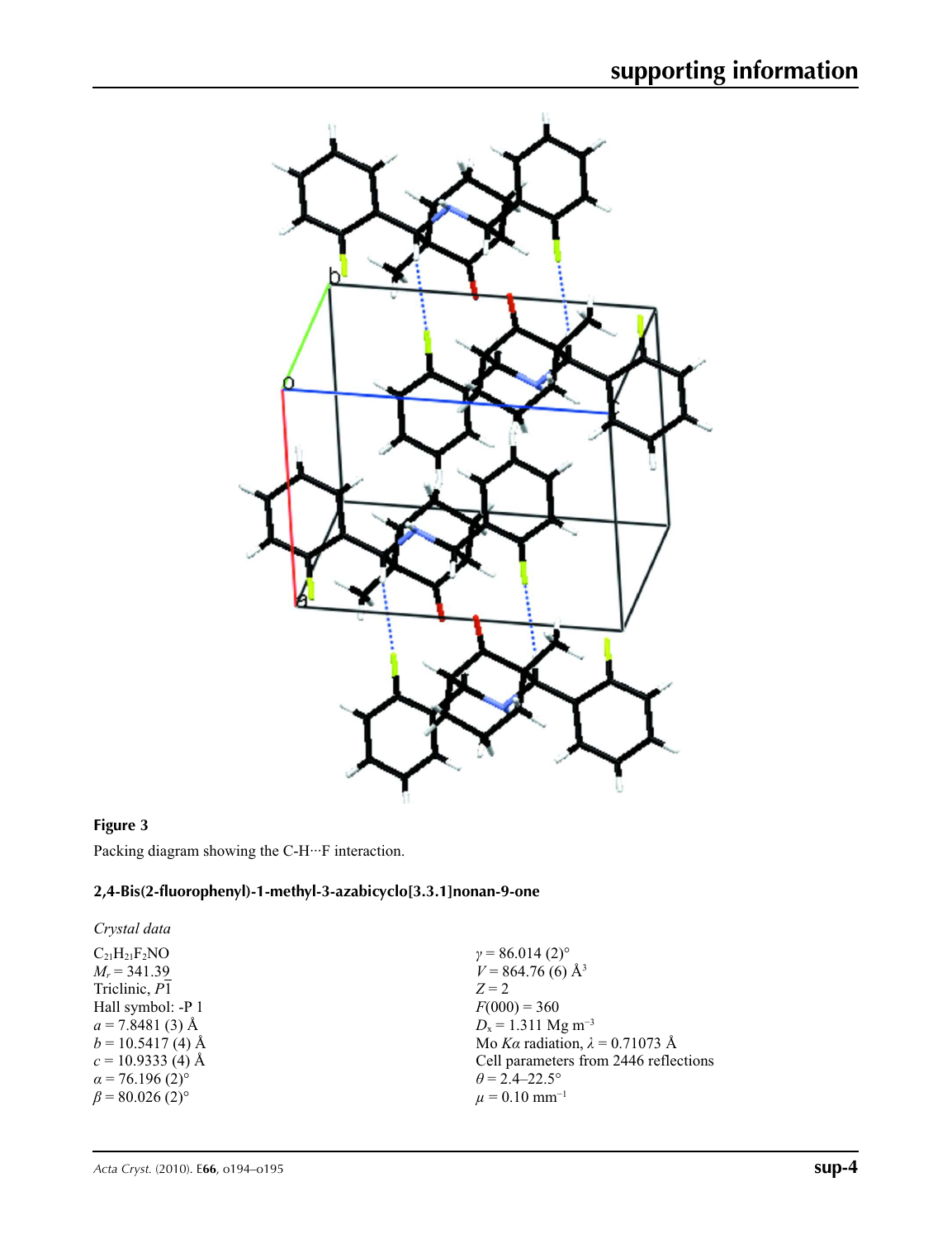$0.25 \times 0.22 \times 0.15$  mm

 $R_{\text{int}} = 0.029$ 

 $h = -10 \rightarrow 10$  $k = -13 \rightarrow 13$ *l* = −14→14

11190 measured reflections 3936 independent reflections 2176 reflections with  $I > 2\sigma(I)$ 

 $\theta_{\text{max}} = 28.3^{\circ}, \theta_{\text{min}} = 1.9^{\circ}$ 

#### $T = 298$  K Block, colourless

*Data collection*

| Bruker APEXII CCD area-detector          |
|------------------------------------------|
| diffractometer                           |
| Radiation source: fine-focus sealed tube |
| Graphite monochromator                   |
| phi and $\omega$ scans                   |
| Absorption correction: multi-scan        |
| (SADABS; Bruker, 1999)                   |
| $T_{\min}$ = 0.977, $T_{\max}$ = 0.986   |
|                                          |

#### *Refinement*

| Refinement on $F^2$                             | Secondary atom site location: difference Fourier   |
|-------------------------------------------------|----------------------------------------------------|
| Least-squares matrix: full                      | map                                                |
| $R[F^2 > 2\sigma(F^2)] = 0.054$                 | Hydrogen site location: inferred from              |
| $wR(F^2) = 0.187$                               | neighbouring sites                                 |
| $S = 0.91$                                      | H atoms treated by a mixture of independent        |
| 3936 reflections                                | and constrained refinement                         |
| 231 parameters                                  | $w = 1/[\sigma^2(F_0^2) + (0.1P)^2 + 0.2445P]$     |
| 0 restraints                                    | where $P = (F_o^2 + 2F_c^2)/3$                     |
| Primary atom site location: structure-invariant | $(\Delta/\sigma)_{\text{max}}$ < 0.001             |
| direct methods                                  | $\Delta \rho_{\text{max}} = 0.16 \text{ e A}^{-3}$ |
|                                                 | $\Delta \rho_{\rm min} = -0.19$ e $\rm \AA^{-3}$   |

### *Special details*

**Geometry**. All esds (except the esd in the dihedral angle between two l.s. planes) are estimated using the full covariance matrix. The cell esds are taken into account individually in the estimation of esds in distances, angles and torsion angles; correlations between esds in cell parameters are only used when they are defined by crystal symmetry. An approximate (isotropic) treatment of cell esds is used for estimating esds involving l.s. planes. **Refinement**. Refinement of F<sup>2</sup> against ALL reflections. The weighted R-factor wR and goodness of fit S are based on  $F^2$ , conventional R-factors R are based on F, with F set to zero for negative  $F^2$ . The threshold expression of  $F^2 > 2$ sigma( $F^2$ ) is used only for calculating R-factors(gt) etc. and is not relevant to the choice of reflections for refinement. R-factors based on F2 are statistically about twice as large as those based on F, and Rfactors based on ALL data will be even larger.

*Fractional atomic coordinates and isotropic or equivalent isotropic displacement parameters (Å2 )*

|                  | $\mathcal{X}$ | v         | Ζ           | $U_{\rm iso}$ */ $U_{\rm eq}$ |  |
|------------------|---------------|-----------|-------------|-------------------------------|--|
| C <sub>1</sub>   | 0.2444(4)     | 0.5969(3) | 0.5055(3)   | 0.0676(8)                     |  |
| H <sub>1</sub> A | 0.1772        | 0.5368    | 0.4799      | $0.081*$                      |  |
| H1B              | 0.3468        | 0.6168    | 0.4412      | $0.081*$                      |  |
| C <sub>2</sub>   | 0.1369(3)     | 0.7231(3) | 0.5091(2)   | 0.0583(7)                     |  |
| H2               | 0.0899        | 0.7515    | 0.4291      | $0.070*$                      |  |
| C <sub>3</sub>   | 0.2341(3)     | 0.8380(2) | 0.52767(19) | 0.0452(5)                     |  |
| H <sub>3</sub>   | 0.1534        | 0.9132    | 0.5279      | $0.054*$                      |  |
| C <sub>4</sub>   | 0.1498(3)     | 0.7686(2) | 0.75818(19) | 0.0436(5)                     |  |
| H <sub>4</sub>   | 0.0707        | 0.8451    | 0.7535      | $0.052*$                      |  |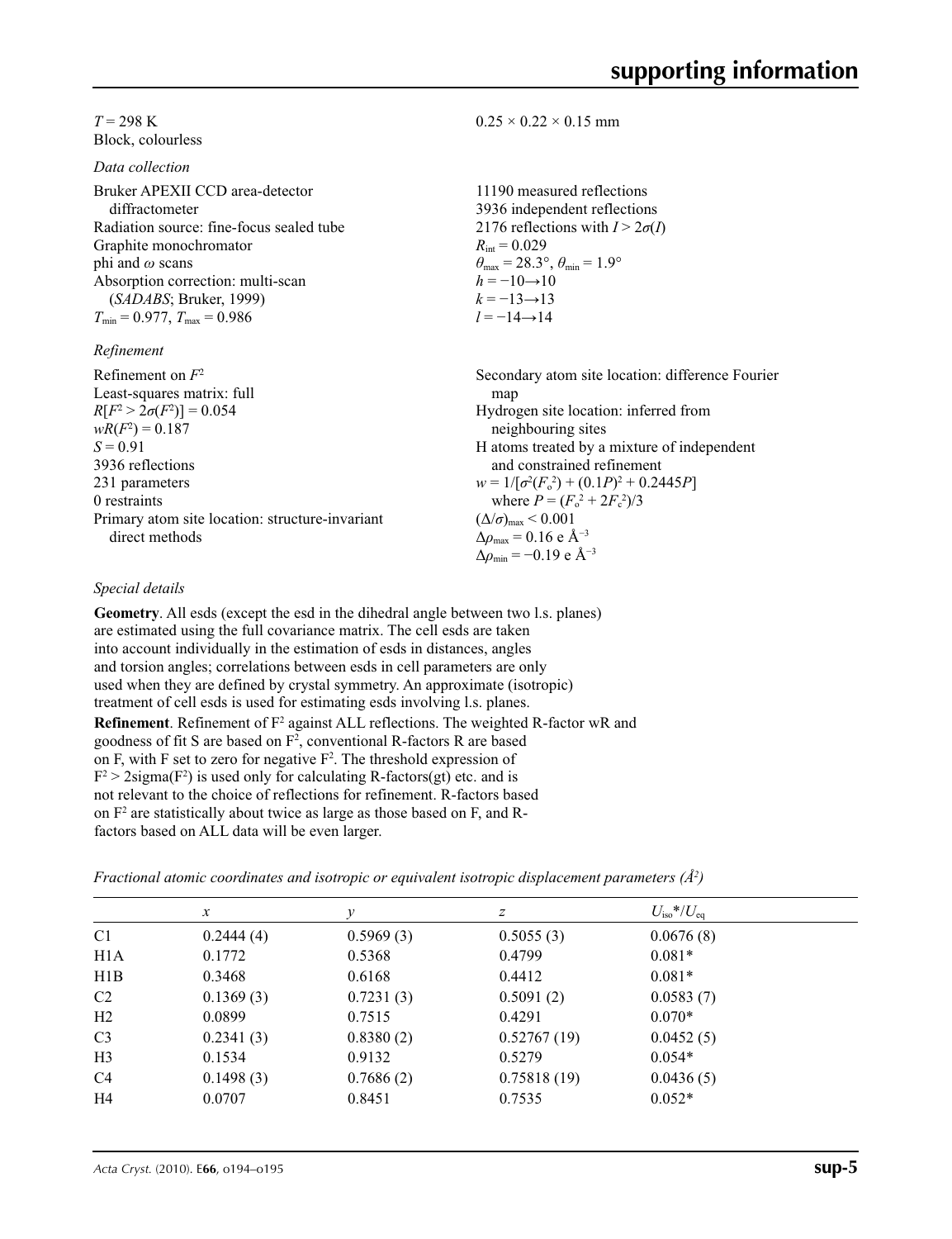| C <sub>5</sub>   | 0.0465(3)    | 0.6521(2)   | 0.7466(2)   | 0.0501(6)    |
|------------------|--------------|-------------|-------------|--------------|
| C6               | 0.1566(3)    | 0.5251(2)   | 0.7448(3)   | 0.0600(7)    |
| H <sub>6</sub> A | 0.2077       | 0.5013      | 0.8222      | $0.072*$     |
| H <sub>6</sub> B | 0.0799       | 0.4559      | 0.7473      | $0.072*$     |
| C7               | 0.3003(4)    | 0.5299(3)   | 0.6319(3)   | 0.0668(7)    |
| H7A              | 0.3405       | 0.4415      | 0.6289      | $0.080*$     |
| H7B              | 0.3966       | 0.5760      | 0.6440      | $0.080*$     |
| C8               | $-0.0112(3)$ | 0.6929(3)   | 0.6171(2)   | 0.0584(7)    |
| C9               | 0.3833(3)    | 0.8758(2)   | 0.41980(19) | 0.0447(5)    |
| C10              | 0.3558(4)    | 0.9528(2)   | 0.3033(2)   | 0.0565(6)    |
| C11              | 0.4824(5)    | 0.9830(3)   | 0.1988(2)   | 0.0733(8)    |
| H11              | 0.4570       | 1.0351      | 0.1223      | $0.088*$     |
| C12              | 0.6469(5)    | 0.9350(3)   | 0.2091(3)   | 0.0748(9)    |
| H12              | 0.7346       | 0.9525      | 0.1388      | $0.090*$     |
| C13              | 0.6817(4)    | 0.8612(3)   | 0.3235(3)   | 0.0701(8)    |
| H13              | 0.7941       | 0.8302      | 0.3311      | $0.084*$     |
| C14              | 0.5517(3)    | 0.8322(2)   | 0.4280(2)   | 0.0534(6)    |
| H14              | 0.5783       | 0.7823      | 0.5051      | $0.064*$     |
| C15              | 0.2188(3)    | 0.7452(2)   | 0.88251(19) | 0.0437(5)    |
| C16              | 0.3783(3)    | 0.6841(2)   | 0.8993(2)   | 0.0514(6)    |
| H16              | 0.4454       | 0.6548      | 0.8321      | $0.062*$     |
| C17              | 0.4399(4)    | 0.6658(3)   | 1.0139(2)   | 0.0640(7)    |
| H17              | 0.5467       | 0.6239      | 1.0232      | $0.077*$     |
| C18              | 0.3426(5)    | 0.7099(3)   | 1.1141(2)   | 0.0751(9)    |
| H18              | 0.3837       | 0.6975      | 1.1911      | $0.090*$     |
| C19              | 0.1865(4)    | 0.7716(3)   | 1.1004(2)   | 0.0756(9)    |
| H19              | 0.1205       | 0.8022      | 1.1672      | $0.091*$     |
| C20              | 0.1285(3)    | 0.7877(3)   | 0.9871(2)   | 0.0590(7)    |
| C <sub>26</sub>  | $-0.1093(3)$ | 0.6268(3)   | 0.8521(3)   | 0.0708(8)    |
| H26A             | $-0.1776$    | 0.7061      | 0.8512      | $0.106*$     |
| H26B             | $-0.0706$    | 0.5973      | 0.9331      | $0.106*$     |
| H26C             | $-0.1780$    | 0.5610      | 0.8387      | $0.106*$     |
| F1               | 0.1900(2)    | 0.99679(17) | 0.29190(15) | 0.0867(6)    |
| F2               | $-0.0261(2)$ | 0.85258(19) | 0.97406(16) | 0.0886(6)    |
| N1               | 0.2938(2)    | 0.80018(18) | 0.65115(15) | 0.0414(4)    |
| O <sub>1</sub>   | $-0.1609(2)$ | 0.6966(2)   | 0.6023(2)   | 0.0911(7)    |
| H1               | 0.352(3)     | 0.868(2)    | 0.661(2)    | $0.061(7)$ * |
|                  |              |             |             |              |

*Atomic displacement parameters (Å2 )*

|                | I/I <sup>11</sup> | $L^{22}$   | $I^{\beta 3}$ | $U^{12}$      | $U^{13}$      | $I^{23}$      |
|----------------|-------------------|------------|---------------|---------------|---------------|---------------|
| C <sub>1</sub> | 0.0685(18)        | 0.0717(18) | 0.0706(17)    | $-0.0167(14)$ | 0.0039(14)    | $-0.0388(14)$ |
| C <sub>2</sub> | 0.0515(15)        | 0.0824(18) | 0.0473(13)    | $-0.0085(13)$ | $-0.0141(11)$ | $-0.0209(12)$ |
| C <sub>3</sub> | 0.0426(13)        | 0.0513(14) | 0.0408(11)    | 0.0064(10)    | $-0.0075(9)$  | $-0.0106(9)$  |
| C <sub>4</sub> | 0.0388(12)        | 0.0488(13) | 0.0413(11)    | 0.0047(10)    | $-0.0027(9)$  | $-0.0113(9)$  |
| C <sub>5</sub> | 0.0357(12)        | 0.0569(15) | 0.0564(13)    | $-0.0060(10)$ | $-0.0016(10)$ | $-0.0134(11)$ |
| C6             | 0.0565(16)        | 0.0509(15) | 0.0720(16)    | $-0.0102(12)$ | $-0.0044(12)$ | $-0.0149(12)$ |
| C7             | 0.0633(17)        | 0.0474(15) | 0.091(2)      | $-0.0003(12)$ | 0.0027(15)    | $-0.0300(13)$ |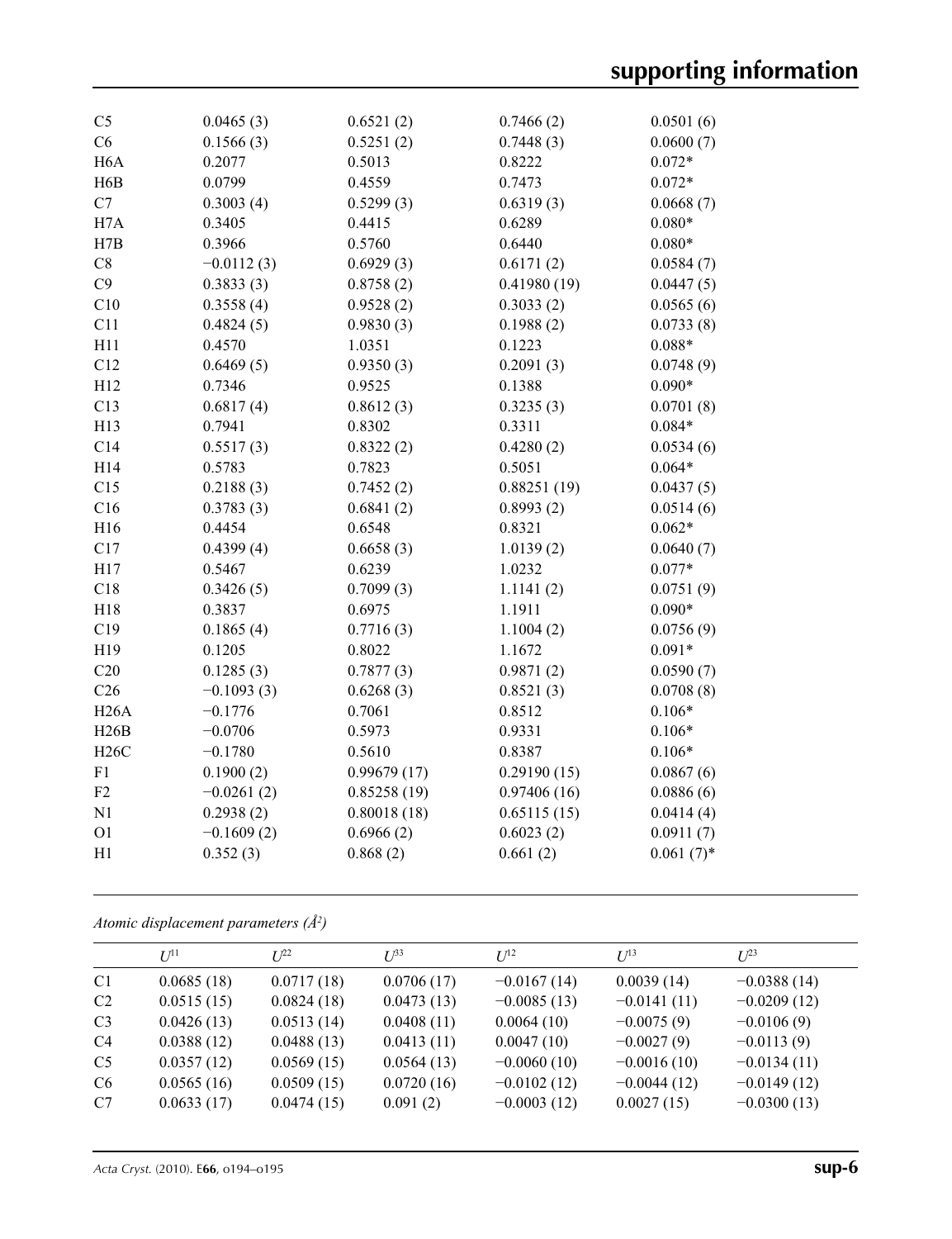| C8              | 0.0416(14) | 0.0707(17) | 0.0678(16) | $-0.0074(12)$ | $-0.0144(12)$ | $-0.0196(13)$ |
|-----------------|------------|------------|------------|---------------|---------------|---------------|
| C9              | 0.0522(14) | 0.0410(12) | 0.0414(11) | 0.0013(10)    | $-0.0063(10)$ | $-0.0118(9)$  |
| C10             | 0.0731(18) | 0.0460(14) | 0.0500(14) | 0.0025(12)    | $-0.0139(12)$ | $-0.0091(11)$ |
| C11             | 0.118(3)   | 0.0537(17) | 0.0451(14) | $-0.0168(17)$ | $-0.0047(15)$ | $-0.0065(11)$ |
| C12             | 0.094(2)   | 0.0601(18) | 0.0645(18) | $-0.0223(16)$ | 0.0210(16)    | $-0.0207(14)$ |
| C13             | 0.0612(18) | 0.0632(17) | 0.0778(19) | $-0.0068(13)$ | 0.0133(14)    | $-0.0164(14)$ |
| C <sub>14</sub> | 0.0507(15) | 0.0532(14) | 0.0514(13) | $-0.0013(11)$ | $-0.0020(11)$ | $-0.0073(10)$ |
| C15             | 0.0450(13) | 0.0445(13) | 0.0392(11) | $-0.0065(10)$ | 0.0008(9)     | $-0.0092(9)$  |
| C16             | 0.0540(15) | 0.0527(14) | 0.0463(12) | $-0.0029(11)$ | $-0.0064(10)$ | $-0.0098(10)$ |
| C17             | 0.0689(18) | 0.0700(17) | 0.0522(14) | $-0.0101(14)$ | $-0.0164(13)$ | $-0.0054(12)$ |
| C18             | 0.100(2)   | 0.083(2)   | 0.0456(14) | $-0.0274(18)$ | $-0.0164(15)$ | $-0.0100(13)$ |
| C19             | 0.091(2)   | 0.092(2)   | 0.0472(15) | $-0.0159(18)$ | 0.0052(14)    | $-0.0301(14)$ |
| C <sub>20</sub> | 0.0582(16) | 0.0668(17) | 0.0522(14) | $-0.0039(13)$ | 0.0036(11)    | $-0.0221(12)$ |
| C <sub>26</sub> | 0.0518(16) | 0.088(2)   | 0.0667(17) | $-0.0164(14)$ | 0.0069(13)    | $-0.0139(14)$ |
| F1              | 0.0946(13) | 0.0890(12) | 0.0711(10) | 0.0197(10)    | $-0.0347(9)$  | 0.0008(8)     |
| F <sub>2</sub>  | 0.0749(12) | 0.1137(14) | 0.0816(12) | 0.0195(10)    | 0.0047(9)     | $-0.0502(10)$ |
| N1              | 0.0409(10) | 0.0458(11) | 0.0380(9)  | $-0.0043(8)$  | $-0.0051(7)$  | $-0.0107(8)$  |
| O <sub>1</sub>  | 0.0441(12) | 0.138(2)   | 0.0938(15) | $-0.0129(11)$ | $-0.0233(10)$ | $-0.0196(13)$ |
|                 |            |            |            |               |               |               |

## *Geometric parameters (Å, º)*

| $C1-C7$            | 1.518(4) | $C10-F1$         | 1.366(3) |
|--------------------|----------|------------------|----------|
| $C1-C2$            | 1.530(4) | $C10 - C11$      | 1.368(4) |
| Cl <sub>–H1A</sub> | 0.9700   | $C11 - C12$      | 1.367(4) |
| Cl—H1B             | 0.9700   | $C11 - H11$      | 0.9300   |
| $C2-C8$            | 1.498(3) | $C12-C13$        | 1.367(4) |
| $C2-C3$            | 1.546(3) | $C12 - H12$      | 0.9300   |
| $C2-H2$            | 0.9800   | $C13-C14$        | 1.383(3) |
| $C3 - N1$          | 1.462(3) | $C13 - H13$      | 0.9300   |
| $C3-C9$            | 1.511(3) | $C14 - H14$      | 0.9300   |
| $C3-H3$            | 0.9800   | $C15-C16$        | 1.388(3) |
| $C4 - N1$          | 1.472(3) | $C15 - C20$      | 1.390(3) |
| $C4 - C15$         | 1.510(3) | $C16-C17$        | 1.386(3) |
| $C4 - C5$          | 1.558(3) | $C16 - H16$      | 0.9300   |
| $C4 - H4$          | 0.9800   | $C17 - C18$      | 1.380(4) |
| $C5-C8$            | 1.517(3) | $C17 - H17$      | 0.9300   |
| $C5 - C26$         | 1.519(3) | $C18 - C19$      | 1.361(4) |
| $C5-C6$            | 1.545(3) | $C18 - H18$      | 0.9300   |
| $C6 - C7$          | 1.515(3) | $C19 - C20$      | 1.361(4) |
| $C6 - H6A$         | 0.9700   | $C19 - H19$      | 0.9300   |
| $C6 - H6B$         | 0.9700   | $C20-F2$         | 1.363(3) |
| $C7 - H7A$         | 0.9700   | $C26 - H26A$     | 0.9600   |
| $C7 - H7B$         | 0.9700   | $C26 - H26B$     | 0.9600   |
| $C8 - O1$          | 1.210(3) | $C26 - H26C$     | 0.9600   |
| $C9 - C14$         | 1.380(3) | $N1 - H1$        | 0.91(3)  |
| $C9 - C10$         | 1.380(3) |                  |          |
| $C7-C1-C2$         | 113.9(2) | $C14 - C9 - C10$ | 115.8(2) |
|                    |          |                  |          |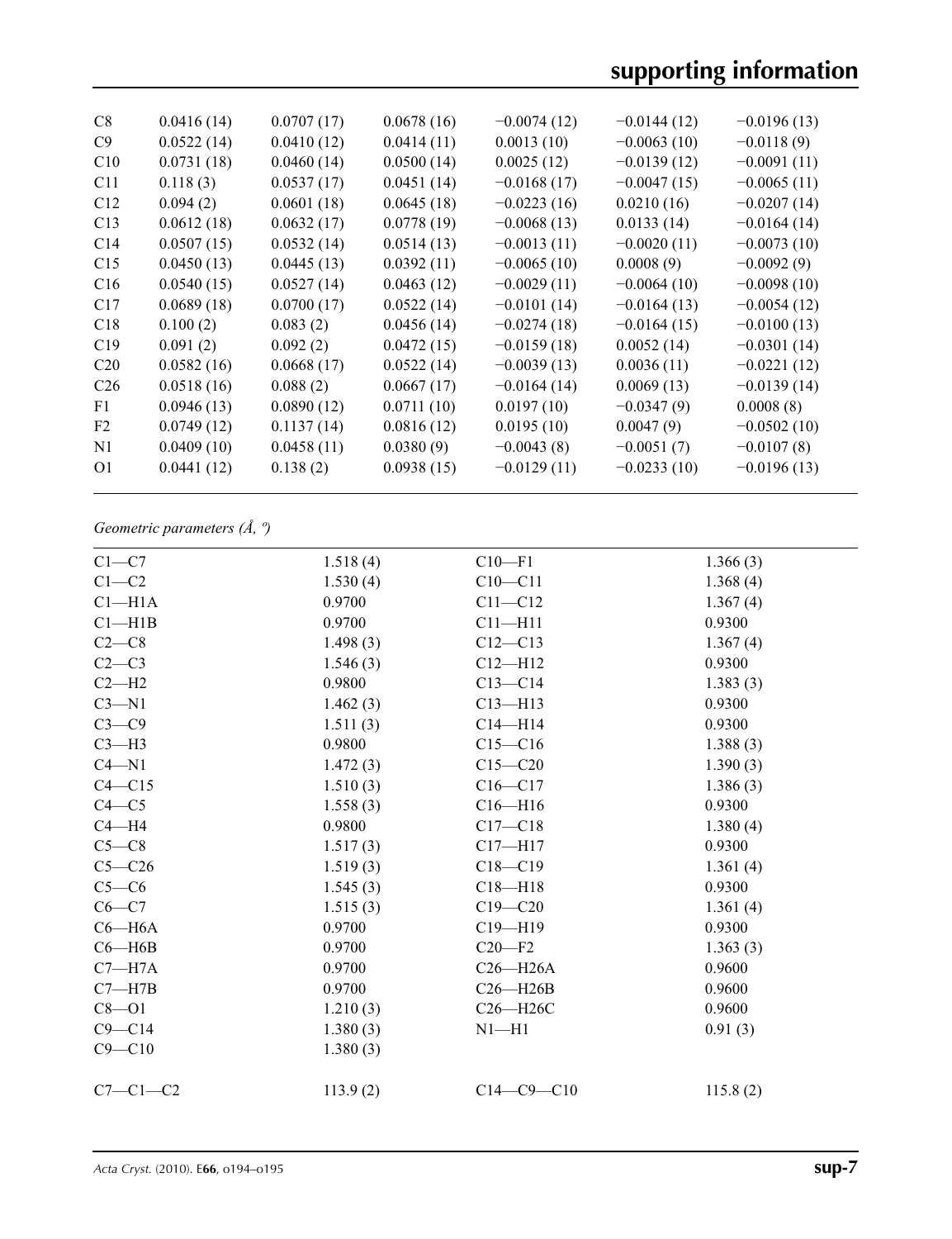| $C7-C1-H1A$         | 108.8      | $C14-C9-C3$       | 123.27(19) |
|---------------------|------------|-------------------|------------|
| $C2-C1-H1A$         | 108.8      | $C10-C9-C3$       | 120.9(2)   |
| $C7-C1-H1B$         | 108.8      | $F1 - C10 - C11$  | 118.8(2)   |
| $C2-C1-H1B$         | 108.8      | $F1 - C10 - C9$   | 117.2(2)   |
| $H1A - C1 - H1B$    | 107.7      | $C11 - C10 - C9$  | 124.0(3)   |
| $C8-C2-C1$          | 108.0(2)   | $C12 - C11 - C10$ | 118.7(3)   |
| $C8-C2-C3$          | 107.75(19) | $C12 - C11 - H11$ | 120.7      |
| $C1-C2-C3$          | 115.7(2)   | $C10-C11-H11$     | 120.7      |
| $C8-C2-H2$          | 108.4      | $C13 - C12 - C11$ | 119.5(3)   |
| $C1-C2-H2$          | 108.4      | $C13 - C12 - H12$ | 120.2      |
| $C3-C2-H2$          | 108.4      | $C11 - C12 - H12$ | 120.2      |
| $N1-C3-C9$          | 111.31(17) | $C12-C13-C14$     | 120.8(3)   |
| $N1-C3-C2$          | 108.96(18) | $C12-C13-H13$     | 119.6      |
| $C9 - C3 - C2$      | 110.57(18) | $C14 - C13 - H13$ | 119.6      |
|                     | 108.6      |                   |            |
| $N1-C3-H3$          |            | $C9 - C14 - C13$  | 121.2(2)   |
| $C9 - C3 - H3$      | 108.6      | $C9 - C14 - H14$  | 119.4      |
| $C2-C3-H3$          | 108.6      | $C13 - C14 - H14$ | 119.4      |
| $N1-C4-C15$         | 109.29(17) | $C16-C15-C20$     | 115.3(2)   |
| $N1-C4-C5$          | 110.94(17) | $C16 - C15 - C4$  | 122.74(18) |
| $C15-C4-C5$         | 113.42(18) | $C20-C15-C4$      | 121.9(2)   |
| $N1-C4-H4$          | 107.7      | $C17-C16-C15$     | 121.6(2)   |
| $C15-C4-H4$         | 107.7      | $C17 - C16 - H16$ | 119.2      |
| $C5-C4-H4$          | 107.7      | $C15-C16-H16$     | 119.2      |
| $C8-C5-C26$         | 110.4(2)   | $C18 - C17 - C16$ | 120.0(3)   |
| $C8 - C5 - C6$      | 105.7(2)   | $C18 - C17 - H17$ | 120.0      |
| $C26-C5-C6$         | 110.3(2)   | $C16-C17-H17$     | 120.0      |
| $C8-C5-C4$          | 105.82(18) | $C19 - C18 - C17$ | 120.0(2)   |
| $C26-C5-C4$         | 110.4(2)   | $C19 - C18 - H18$ | 120.0      |
| $C6-C5-C4$          | 113.98(18) | $C17 - C18 - H18$ | 120.0      |
| $C7-C6-C5$          | 116.2(2)   | $C20-C19-C18$     | 118.9(2)   |
| $C7-C6-H6A$         | 108.2      | $C20-C19-H19$     | 120.5      |
| $C5-C6-H6A$         | 108.2      | $C18 - C19 - H19$ | 120.5      |
| $C7-C6-H6B$         | 108.2      | $C19 - C20 - F2$  | 118.1(2)   |
| $C5-C6-H6B$         | 108.2      | $C19 - C20 - C15$ | 124.2(3)   |
| $H6A - C6 - H6B$    | 107.4      | $F2-C20-C15$      | 117.7(2)   |
| $C6-C7-C1$          | 113.1(2)   | $C5-C26-H26A$     | 109.5      |
| $C6-C7-H7A$         | 109.0      | $C5-C26-H26B$     | 109.5      |
| $C1-C7-H7A$         | 109.0      | H26A-C26-H26B     | 109.5      |
| $C6-C7-H7B$         | 109.0      | C5-C26-H26C       | 109.5      |
| $C1-C7-H7B$         | 109.0      | H26A-C26-H26C     | 109.5      |
| $H7A-C7-H7B$        | 107.8      | H26B-C26-H26C     | 109.5      |
| $O1 - C8 - C2$      | 123.5(2)   | $C3-M1-C4$        | 112.26(16) |
| $O1 - C8 - C5$      | 123.5(2)   | $C3-M1-H1$        | 108.6(15)  |
| $C2-C8-C5$          | 112.95(19) | $C4 - N1 - H1$    | 108.9(15)  |
|                     |            |                   |            |
| $C7 - C1 - C2 - C8$ | $-53.1(3)$ | $C14-C9-C10-F1$   | 179.6(2)   |
| $C7-C1-C2-C3$       | 67.6(3)    | $C3-C9-C10-F1$    | 2.5(3)     |
| $C8 - C2 - C3 - N1$ | 58.7(2)    | $C14-C9-C10-C11$  | 2.0(4)     |
|                     |            |                   |            |